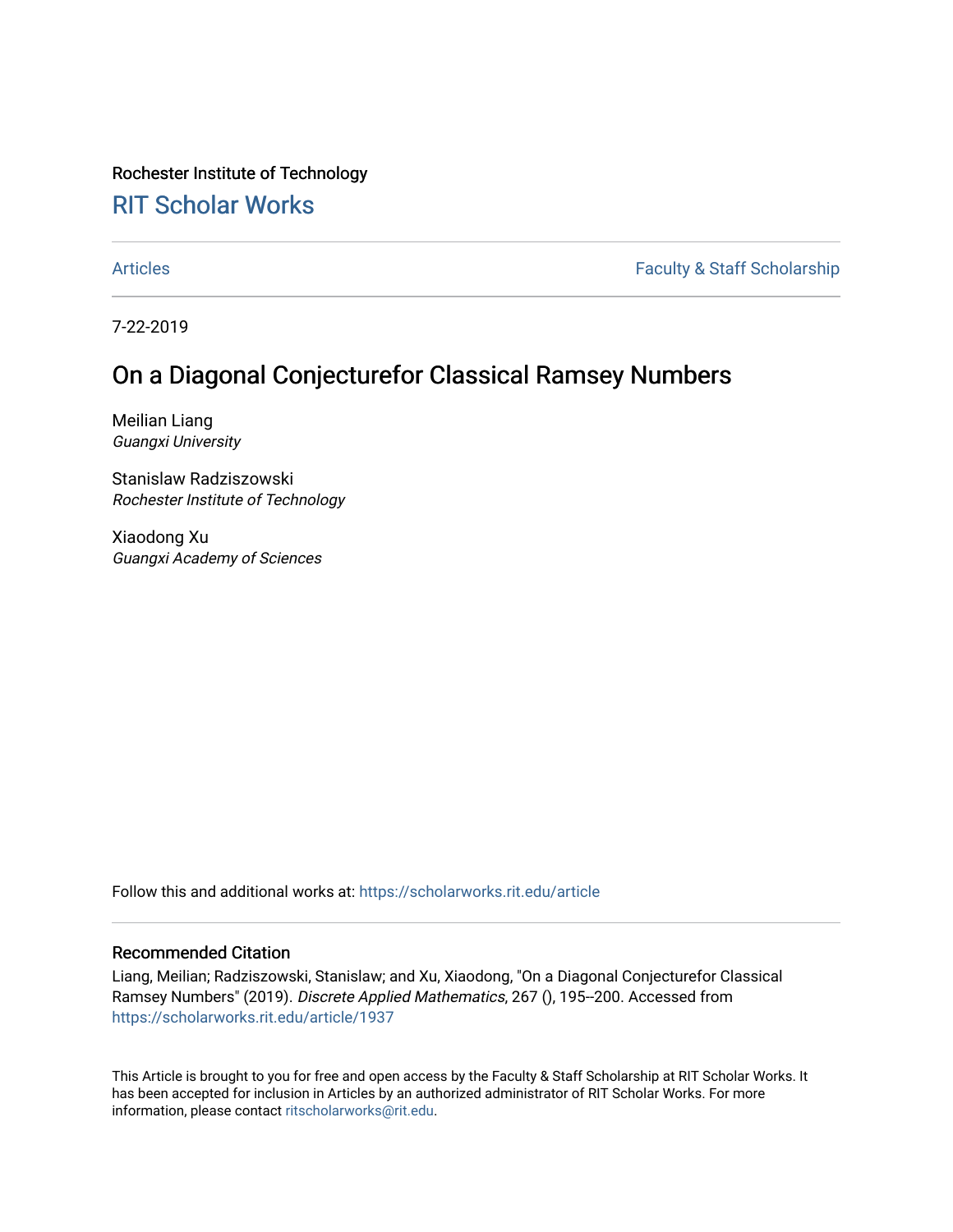# On a Diagonal Conjecture for Classical Ramsey Numbers

Meilian Liang

School of Mathematics and Information Science Guangxi University, Nanning 530004, P.R. China gxulml@163.com

Stanisław Radziszowski

Department of Computer Science Rochester Institute of Technology, Rochester, NY 14623 spr@cs.rit.edu

Xiaodong Xu

Guangxi Academy of Sciences Nanning 530007, P.R. China xxdmaths@sina.com

June 20, 2019

#### Abstract

Let  $R(k_1, \dots, k_r)$  denote the classical r-color Ramsey number for integers  $k_i \geq 2$ . The Diagonal Conjecture (DC) for classical Ramsey numbers poses that if  $k_1, \dots, k_r$  are integers no smaller than 3 and  $k_{r-1} \leq k_r$ , then  $R(k_1, \dots, k_{r-2}, k_{r-1} - 1, k_r + 1) \leq R(k_1, \dots, k_r)$ . We obtain some implications of this conjecture, present evidence for its validity, and discuss related problems.

Let  $R_r(k)$  stand for the r-color Ramsey number  $R(k, \dots, k)$ . It is known that  $\lim_{r\to\infty} R_r(3)^{1/r}$  exists, either finite or infinite, the latter conjectured by Erdős. This limit is related to the Shannon capacity of complements of K<sub>3</sub>-free graphs. We prove that if DC holds, and  $\lim_{r\to\infty} R_r(3)^{1/r}$ is finite, then  $\lim_{r\to\infty} R_r(k)^{1/r}$  is finite for every integer  $k \geq 3$ .

Keywords: Ramsey number, Shannon capacity AMS classification subjects: 05C55, 05C35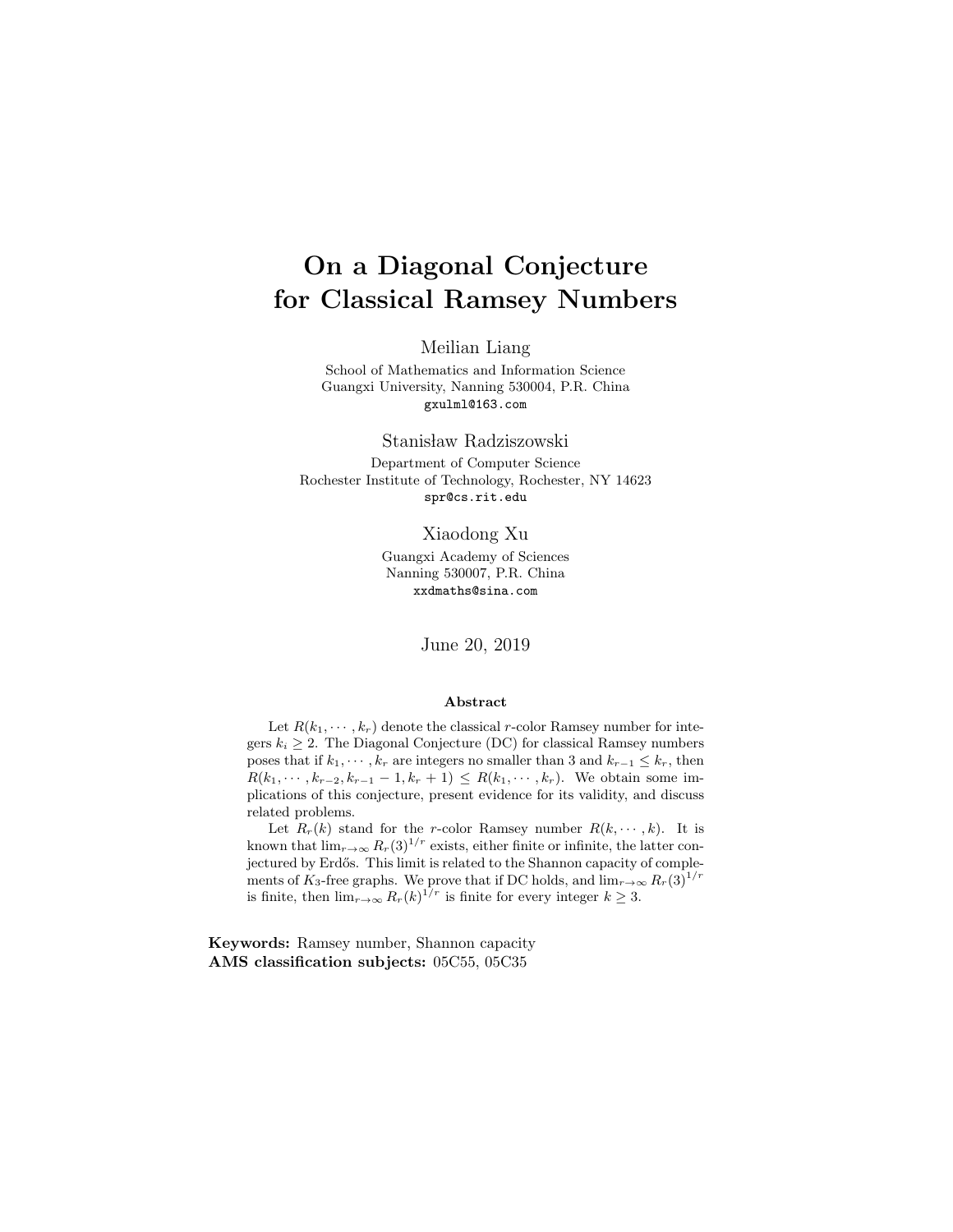## 1 Introduction

Denote by  $K_n$  the complete graph on n vertices. The classical multicolor Ramsey number  $R(k_1, \dots, k_r)$  is the smallest positive integer n such that if we color the edges of  $K_n$  with r colors, then in this coloring there must be a monochromatic  $K_{k_i}$  whose all edges are in color i, for some  $i \in \{1, \ldots, r\}$ . In the diagonal case  $k = k_1 = \cdots = k_r$  we will use the simpler notation  $R_r(k) = R(k_1, \dots, k_r)$ .

Wang Rui [\[11\]](#page-10-0) in a 2008 paper claimed to prove that in the two-color case it holds that  $R(s, t) > R(s-1, t+1)$  for  $s \leq t$ . Or, equivalently, one of his theorems states that as we move away from the diagonal of the table with Ramsey numbers  $R(s, t)$ , while preserving  $s + t$ , the values decrease. Known values and bounds for Ramsey numbers [\[10\]](#page-10-1) do not contradict this claim, and actually, it seems very plausible to be true. Unfortunately, it is rather evident that its proof in [\[11\]](#page-10-0) is not correct. The problems with this paper are numerous, starting with a strange alternate definition of Ramsey numbers, followed by unfounded circular arguments between the alternate definitions. Wang in his paper is addressing almost exclusively two-color cases, but towards the end he also makes some claims for more colors, though again without what can be considered rigorous proofs.

We summarize the above in the following conjecture for general multicolor Ramsey numbers, where two colors are a special case.

#### Diagonal Conjecture (DC).

If  $k_1, \dots, k_r$  are integers no smaller than 3,  $r \geq 2$ , and  $k_{r-1} \leq k_r$ , then

$$
R(k_1, \cdots, k_{r-2}, k_{r-1}-1, k_r+1) \leq R(k_1, \cdots, k_r).
$$

If DC holds, then for the last two colors (and thus also for any two fixed colors) as we move away from the diagonal, while preserving  $k_{r-1} + k_r$ , the corresponding Ramsey number cannot increase. We believe that a stronger version of DC with  $\lt$  instead of  $\leq$  also holds. Still, even the weaker version can be very hard to prove.

In 1983, Chung and Grinstead [\[6\]](#page-9-0) showed that  $\lim_{r\to\infty} R_r(3)^{1/r}$  exists, though it is not known whether this limit is finite or infinite. The same argument can be used to show that  $\lim_{r\to\infty} R_r(k)^{1/r}$  also exists for all  $k > 3$ , again finite or infinite. Erdős was inclined to think that  $\lim_{r\to\infty} R_r(3)^{1/r} = \infty$  (cf. [\[9,](#page-10-2) [13\]](#page-10-3)). This limit is also closely related to the Shannon capacity of complements of  $K_3$ -free graphs (i.e. graphs with independence number equal to 2), which was discussed in an earlier paper by the second and third authors [\[12\]](#page-10-4).

Let  $L_k = \lim_{r \to \infty} R_r(k)^{1/r}$ . By monotonicity of Ramsey numbers, we can easily see that  $L_{k+1} \ge L_k$  for all  $k \ge 3$ , including the propagation of infinity to larger indices. In this paper we obtain some consequences of the assumption that the DC holds, we present evidence for its validity, and discuss related problems. In particular, we prove that if DC holds and  $\lim_{r\to\infty} R_r(3)^{1/r}$  is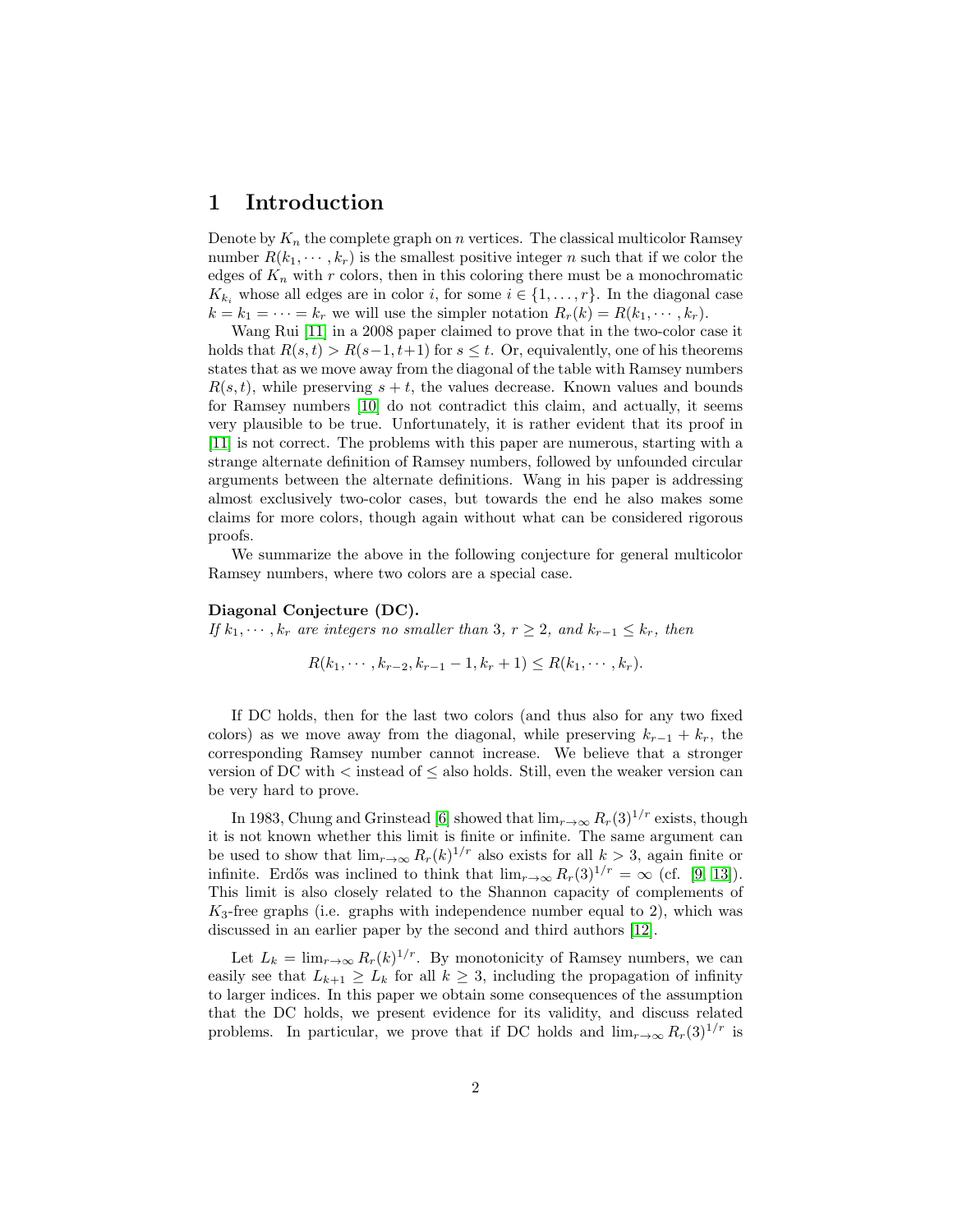finite, then  $\lim_{r\to\infty} R_r(k)^{1/r}$  is finite for any integer  $k \geq 3$ . We also discuss other relationships between DC and the sequence of  $L_k$ 's.

## 2 Some Consequences of DC

**Lemma 1.** If DC holds, then for every integer  $k \geq 3$  we have

$$
R_{2r}(k) - 1 \ge (R_r(k-1) - 1)(R_r(k+1) - 1).
$$

Proof. An old result obtained by Abbott [\[1\]](#page-9-1), also presented in [\[16\]](#page-10-5) (Theorem 2, page 7), states that if  $k_j \geq 2$  for  $1 \leq j \leq r$ , then for all  $1 < i < r$  we have

$$
R(k_1, \cdots, k_r) > (R(k_1, \cdots, k_i) - 1)(R(k_{i+1}, \cdots, k_r) - 1).
$$
 (1)

If DC holds, then we can apply it r times to  $R_{2r}(k)$  to obtain

$$
R_{2r}(k) - 1 \ge R(k - 1, \cdots, k - 1, k + 1, \cdots, k + 1) - 1.
$$

Now, we can complete the proof using inequality (1).

 $\Box$ 

<span id="page-3-0"></span>**Theorem 2.** If DC holds and  $\lim_{r\to\infty} R_r(3)^{\frac{1}{r}}$  is finite, then  $\lim_{r\to\infty} R_r(k)^{\frac{1}{r}}$  is finite too, for every integer  $k \geq 3$ .

*Proof.* For every integer  $k \geq 3$ , using Lemma 1 with DC, we have

$$
(R_{2r}(k)-1)^{1/r} \ge (R_r(k-1)-1)^{1/r} (R_r(k+1)-1)^{1/r},
$$

and thus

$$
\frac{(R_{2r}(k)-1)^{\frac{1}{2r}}}{(R_r(k-1)-1)^{1/r}} \ge \frac{(R_r(k+1)-1)^{1/r}}{(R_{2r}(k)-1)^{\frac{1}{2r}}}.
$$
\n(2)

Clearly,  $\lim_{r \to \infty} R_r(i)^{1/r} = \lim_{r \to \infty} (R_r(i) - 1)^{1/r}$  for  $i \in \{k - 1, k, k + 1\}.$ Taking it into account in inequality (2) leads to

$$
\lim_{r \to \infty} \frac{R_r(k)^{\frac{1}{r}}}{R_r(k-1)^{\frac{1}{r}}} \ge \lim_{r \to \infty} \frac{R_r(k+1)^{\frac{1}{r}}}{R_r(k)^{\frac{1}{r}}}.
$$
\n(3)

Note that  $R_r(2) = 2$ . Finally, we can prove the claim of the theorem by induction on k. The base case is for  $k = 3$ , which is the finiteness of  $\lim_{r\to\infty} R_r(3)^{\frac{1}{r}}$ . The inductive step follows from the inequality (3).  $\Box$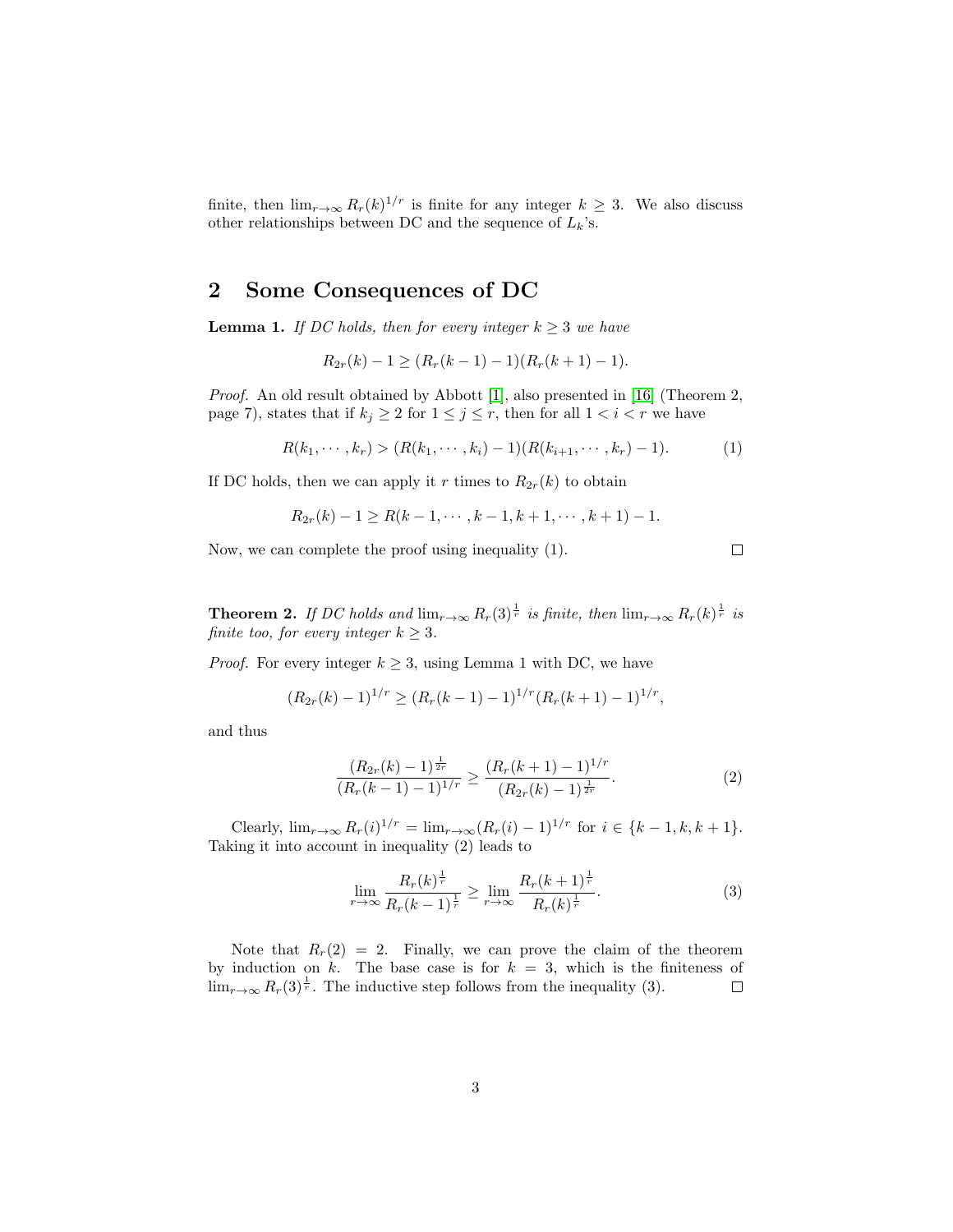By Theorem [2,](#page-3-0) we can see that if DC holds, then either  $\lim_{r\to\infty} R_r(3)^{\frac{1}{r}} =$  $\infty$ , or lim<sub>r→∞</sub>  $R_r(k)^{\frac{1}{r}}$  is finite for every  $k \geq 3$ . Or, equivalently, DC and  $\lim_{r\to\infty} R_r(k)^{\frac{1}{r}} = \infty$  for any  $k \geq 3$  implies that  $\lim_{r\to\infty} R_r(3)^{\frac{1}{r}} = \infty$ . On the other hand, if  $\lim_{r\to\infty} R_r(3)^{\frac{1}{r}}$  were finite, then it would support our intuition that the best known lower bounds for  $R_r(3)$  are much closer to the exact values than the currently best known upper bounds.

Table 1 presents the best known lower and upper bounds on  $R_r(3)$  for  $r \leq$ 10. The exact values for  $r = 2, 3$  are known, and it was conjectured that  $R_4(3) = 51$ , i.e. that the current lower bound for  $r = 4$  is equal to the exact value [\[13\]](#page-10-3). Lower bounds for higher  $r$  in Table 1 are implied by sum-free set constructions and related Schur numbers (cf. [\[16,](#page-10-5) [13\]](#page-10-3)), in particular they imply that  $\lim_{r \to \infty} R_r(3)^{\frac{1}{r}} \ge 1073^{\frac{1}{6}} \approx 3.1996$ .

For the upper bound, a simple reasoning yields  $R_r(3) \leq 3r!$ , while the best known general upper is just a little better, namely, the third author et al. proved that for  $r \geq 4$  we have the bound  $R_r(3) \leq (e - \frac{1}{6})r! + 1 \approx 2.55r!$  [\[15\]](#page-10-6). The latter was proved based on the bound  $R_4(3) \leq 62$ , which in turn was obtained with the help of significant computations. This is the only case where we know of an upper bound for a Ramsey number of this form that is better than one obtained by simple steps using smaller cases. Complete references to lower and upper bounds and other general results on  $R_r(k)$  can be found in the dynamic survey paper by the second author [\[10\]](#page-10-1).

If our perspective above that the lower bounds in Table 1 are much closer to  $R_r(k)$  than the upper bounds is correct, it would add weight to the case of  $\lim_{r\to\infty} R_r(3)^{\frac{1}{r}}$  being finite, and thus by DC and Theorem 2 also that all limits  $\lim_{r\to\infty} R_r(k)^{\frac{1}{r}}$  are finite.

| $\boldsymbol{r}$ | lower bound | upper bound |
|------------------|-------------|-------------|
| $\overline{2}$   | 6           | 6           |
| 3                | 17          | 17          |
| $\overline{4}$   | 51          | 62          |
| 5                | 162         | 307         |
| 6                | 538         | 1838        |
| 7                | 1682        | 12861       |
| 8                | 5204        | 102882      |
| 9                | 16146       | 925931      |
| 10               | 51202       | 9259302     |

**Table 1.** Known bounds on  $R_r(3)$  for  $r \leq 10$ .

We can prove the following Theorem [3](#page-5-0) about the growth of the limits  $\lim_{r\to\infty} R_r(k)^{\frac{1}{r}}$  with increasing k, only assuming that DC holds. However, we feel strongly that it also holds unconditionally.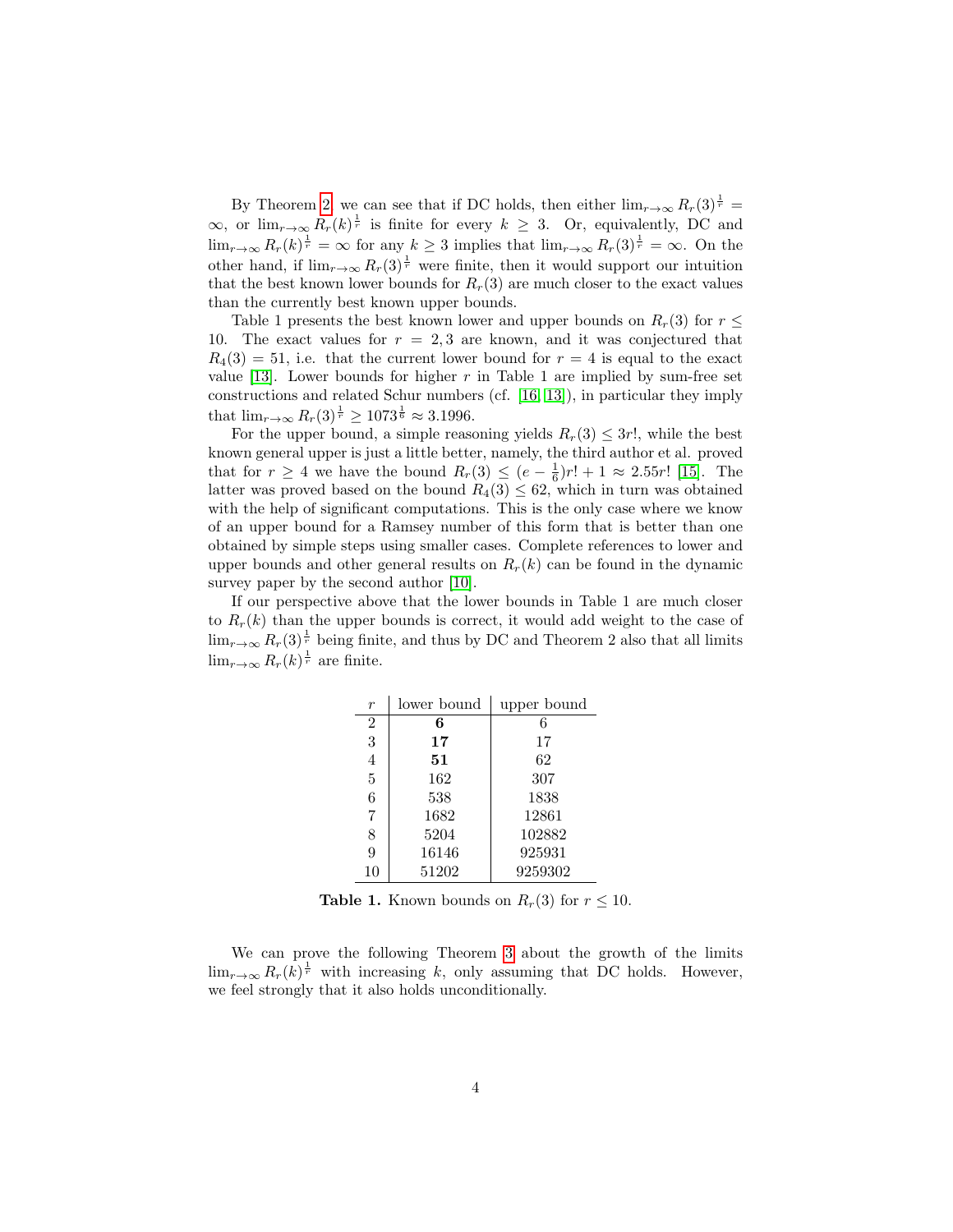<span id="page-5-0"></span>**Theorem 3.** If DC holds, then for every integer  $k \geq 3$ , we have

$$
\lim_{r \to \infty} \frac{R_r(k)^{\frac{1}{r}}}{R_r(k-1)^{\frac{1}{r}}} > 1.
$$

Proof. Consider a general constructive lower bound for multicolor Ramsey numbers  $R_r(st+1) > (R_r(s+1)-1)(R_r(t+1)-1)$ , which can be obtained from a standard graph product construction as described in [\[16\]](#page-10-5) (inequality (5) on page 4 there). Using  $s = k-1$  and  $t = 2$ , it gives  $R_r(2k-1) > (R_r(3)-1)(R_r(k)-1)$ . We know that asymptotically  $R_r(3)$  grows at least as fast as  $3.19^r$ , but one can also easily observe that  $R_r(3) > 2^r$  holds for all r. Thus

$$
\frac{R_r(2k-1)-1}{R_r(k)-1} \ge R_r(3)-1 \ge 2^r,
$$

and hence

$$
\lim_{r \to \infty} \frac{R_r (2k)^{\frac{1}{r}}}{R_r (k)^{\frac{1}{r}}} \ge 2.
$$
\n(4)

Assume that DC holds, and for contradiction suppose that for some  $a \geq 3$ we have  $\lim_{r\to\infty} R_r(a)^{\frac{1}{r}}/R_r(a-1)^{\frac{1}{r}} = 1$ . Note that the inequality (3) in the proof of Theorem [2](#page-3-0) is a consequence of just DC, and it is valid for any  $a \geq 3$ . Consequently, using (3) we can conclude that

$$
\lim_{r \to \infty} \frac{R_r(k)^{\frac{1}{r}}}{R_r(k-1)^{\frac{1}{r}}} = 1
$$

for any integer  $k \ge a$ . This, however, leads to

$$
\lim_{r \to \infty} \frac{R_r(2a)^{\frac{1}{r}}}{R_r(a)^{\frac{1}{r}}} = \lim_{r \to \infty} \prod_{k=a+1}^{2a} \frac{R_r(k)^{\frac{1}{r}}}{R_r(k-1)^{\frac{1}{r}}} = 1,
$$

which contradicts  $(4)$ . This completes the proof of the theorem.

 $\Box$ 

**Corollary 4.** For  $k \geq 3$ , let  $L_k = \lim_{r \to \infty} R_r(k)^{1/r}$ , and assume that DC holds. Then it is true that:

- (a) all  $L_k$ 's are finite or all of them are infinite, and
- (b) if  $L_3$  is finite then  $L_k < L_{k+1}$  for all  $k \geq 3$ .

*Proof.* As discussed in the Introduction, all the limits  $L_k$  exist and they satisfy  $L_k \leq L_{k+1}$ , regardless of whether DC holds or not. Thus, the claim (a) follows from Theorem [2](#page-3-0) and claim (b) follows from Theorem [3.](#page-5-0)  $\Box$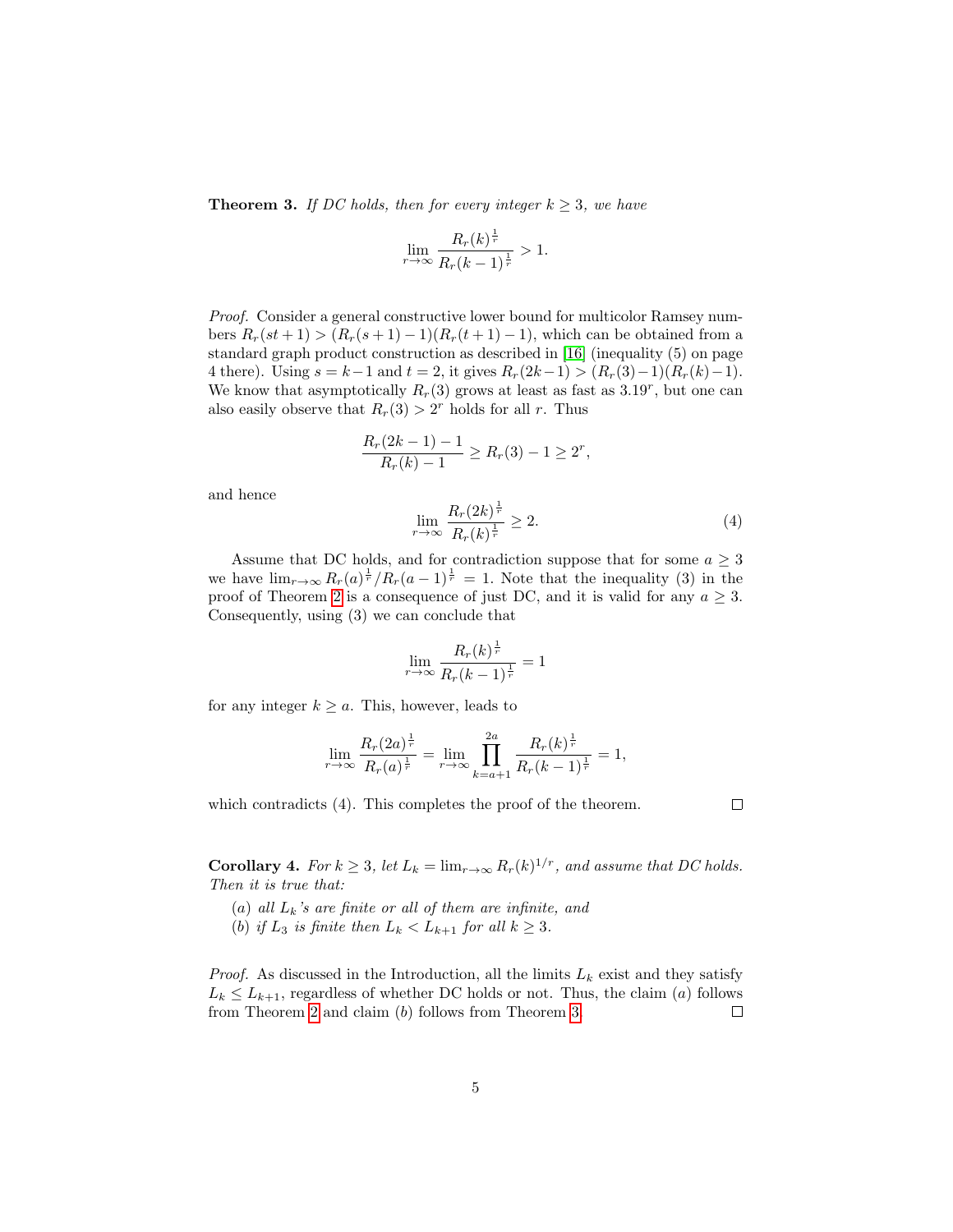We wish to note that clearly  $\lim_{k\to\infty} L_k$  is infinite, even without assuming validity of DC. This can be seen using an easy bound  $R_r(k) > (k-1)^r$  implied by results obtained by Abbott [\[1\]](#page-9-1) (cf. (7) and (4) in [\[16\]](#page-10-5)).

Observe an obvious equivalence that  $R(s,t) \geq R(s-1,t+1)$  if and only if  $R(s, t) - R(s-1, t) \geq R(s-1, t+1) - R(s-1, t)$ , which for  $3 \leq s \leq t$  can be seen as just another way of looking at the DC. It might seem that the analysis of how  $R(s,t) - R(s-1,t)$  relates to  $R(s-1,t+1) - R(s-1,t)$  should be simpler, but it apparently resists to be so. Some related discussion can be found in [\[5,](#page-9-2) [14,](#page-10-7) [17\]](#page-10-8).

## 3 Current Evidence for DC

This section presents some additional observations which make us believe that DC holds. We note that Wang Rui [\[11\]](#page-10-0) did not provide much intuition behind the conjecture itself, perhaps because he thought that he had proved it as a theorem. If so, then more discussion would not be required.

Below, we split our comments into two cases: of two colors and of more colors. Only just a few exact values of Ramsey numbers are known, hence not many absolute instances confirming the DC can be pointed to. On the other hand, for a large number of open cases, say such as  $R(s, t)$  for specific s and t, it seems that the best known lower bound is much closer to the exact value than known upper bound. Historically (see the past revisions of  $[10]$ ), the lower bounds often slowly improve over some time then stabilize, while the upper bounds are improved rarely and most of the time only with a large computational effort. Or, in other words, known upper bounds are far from being tight because we know very little about how to improve them. Thus, similarly as in the previous section when arguing for the finiteness of  $\lim_{r\to\infty} R_r(3)^{\frac{1}{r}}$ , our evidence will rely greatly on what we know about lower bounds.

#### Two Colors

Let  $DC(s, t)$  stand for the validity of  $R(s, t) \geq R(s - 1, t + 1)$ . We will consider various  $DC(s, t)$  statements for special values of the parameters s and t, but always satisfying  $3 \leq s \leq t$ .

- (a)  $DC(3, t)$  is true, since easily  $R(3, t) > R(2, t + 1) = t + 1$  for all  $t \ge 3$ .
- (b)  $DC(4, t)$  is true, since we have  $R(4, t) \ge R(3, t) + 2t 3$  ([\[5\]](#page-9-2), see also [\[17\]](#page-10-8)) but easily  $R(3, t + 1) \le R(3, t) + t + 1$  for all  $t \ge 4$ .
- (c)  $DC(5, 5)$  is true, since it is known that  $R(5, 5) \geq 43$  and  $R(4, 6) \leq 41$  (cf. [\[10\]](#page-10-1)). Angeltveit and McKay in a recent unpublished project [\[8\]](#page-10-9) obtained the upper bounds  $R(4, 7) \leq 58$  and  $R(4, 8) \leq 79$ , which confirm the validity of  $DC(5, 6)$  and  $DC(5, 7)$  by using previously published lower bounds  $R(5,6) \geq 58$  and  $R(5,7) \geq 80$  (cf. [\[10\]](#page-10-1)).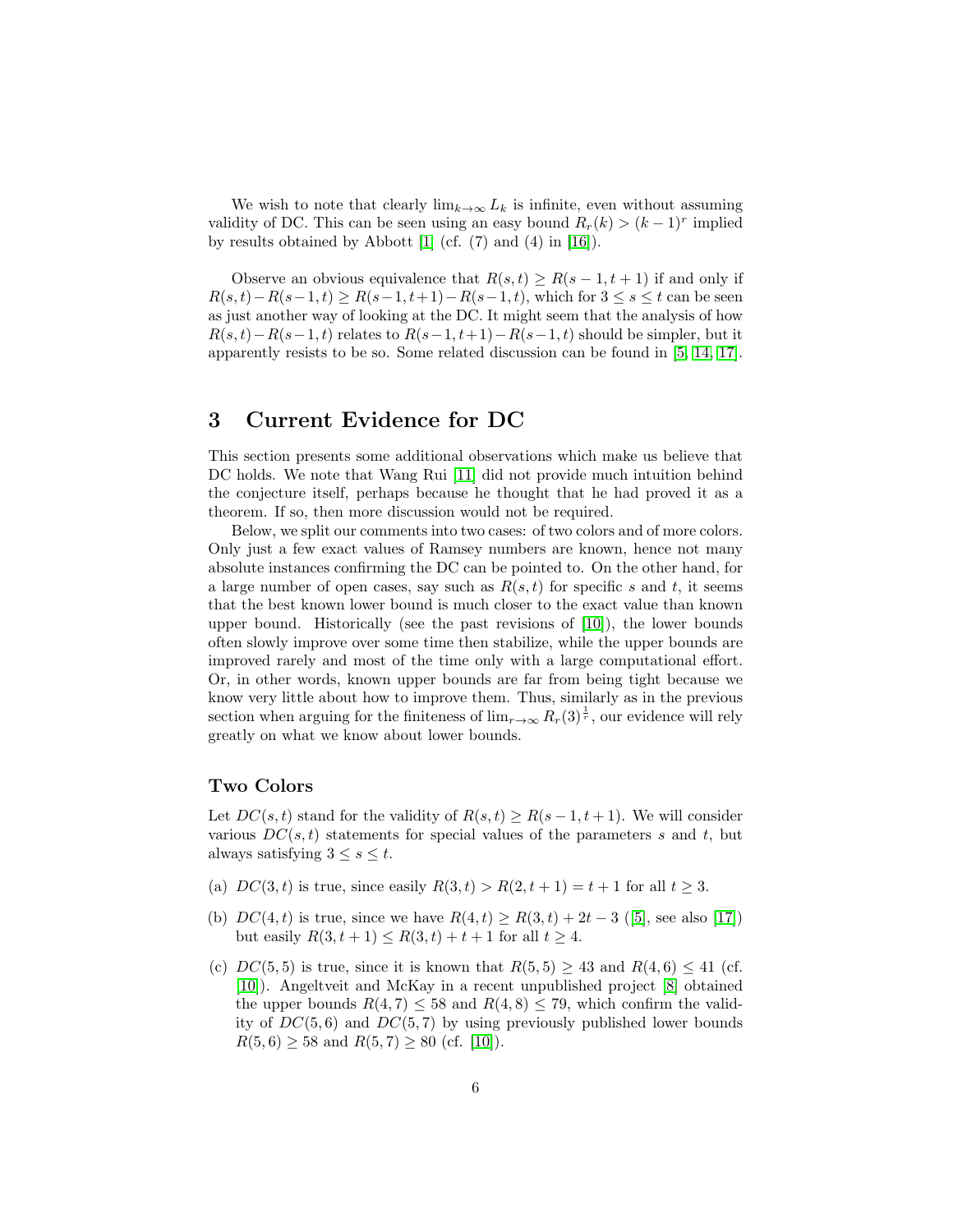(d) The above establishes the validity of  $DC(s, t)$  for all  $s < 5$  and all cases with  $s + t \le 12$ , except  $DC(6, 6)$ . For the latter it is known that  $R(6, 6) \ge 102$ and  $R(5, 7) \le 143$ , though recall our previous comments, and especially in this case we feel that the lower bound is strong but the upper bound very weak.

In one larger case, namely that of  $DC(8, 10)$ , the best known lower bounds  $R(8, 10) \geq 343$  and  $R(7, 11) \geq 405$  (cf. [\[10\]](#page-10-1)) do not "follow" the DC (but do not contradict it either). We believe that this is because of a rather special construction establishing the bound for  $R(7, 11)$ , while the bound for  $R(8, 10)$  was obtained by a heuristic search restricted to only circular graphs. This suggests that it should be feasible to significantly improve the current lower bound for  $R(8, 10)$ .

We also note that known bounds for  $R(s, t)$  collected in [\[10\]](#page-10-1) do not contradict  $DC(s,t)$  for any  $3 \leq s \leq t$ .

- (e) The further we go from the diagonal of DC, the easier it seems to corroborate it. We anticipate this problem to be the hardest on the diagonal itself, i.e. proving that  $R(t, t) \ge R(t - 1, t + 1)$  for any  $t \ge 6$ .
- (f) In 2010, Bohman and Keevash [\[4\]](#page-9-3) proved that for fixed  $s \geq 5$  and  $t \to \infty$ we have the following lower bound

$$
R(s,t) = \Omega(t^{\frac{s+1}{2}} (\log s)^{\frac{1}{s-2} - \frac{s+1}{2}}).
$$

This result does not resolve any concrete  $DC(s,t)$  instances, yet, again using our perspective on lower bounds, builds up evidence for the validity of  $DC(s, t)$  for fixed s and large t.

#### More Colors

In the multicolor cases, almost all evidence we have for DC is based on lower bounds, even more so than in the case of two colors. Table 2 lists 11 pairs of parameters  $(P_1, P_2)$  together with the corresponding best known lower bounds  $(LB_1, LB_2)$  listed in [\[10\]](#page-10-1) for  $R(k_1, \dots, k_{r-2}, k_{r-1}-1, k_r+1)$  and  $R(k_1, \dots, k_r)$ , with  $4 \leq k_{r-1} \leq k_r$ . This includes essentially all evidence of this type we have for  $k_{r-1} \geq 4$ .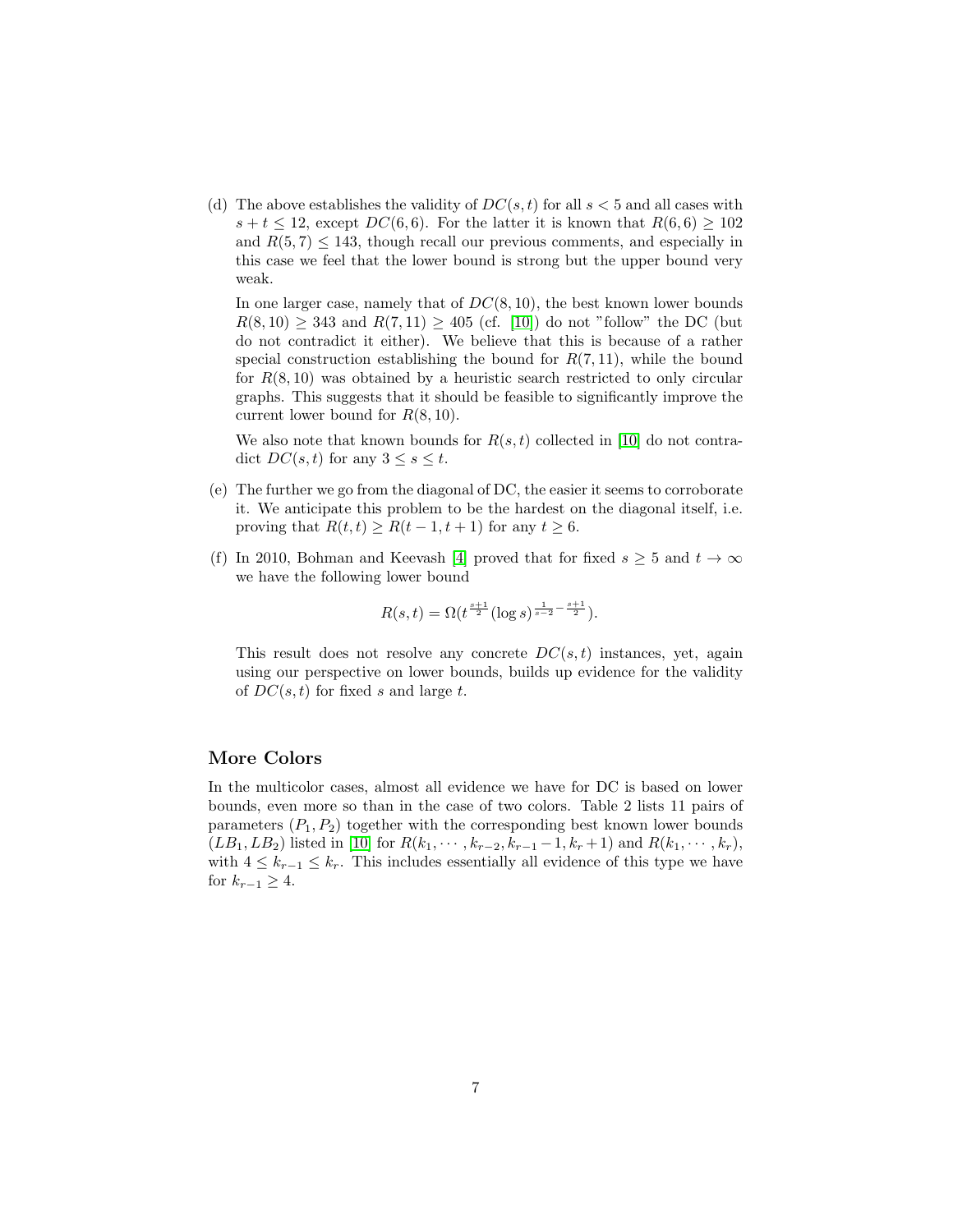| $P_1$      | $LB_1$ | LB2 | $P_2$   |
|------------|--------|-----|---------|
| $^{3,3,5}$ | 45     | 55  | 3,4,4   |
| 3,3,6      | 61     | 89  | 3,4,5   |
| 3,3,7      | 85     | 117 | 3,4,6   |
| 3,3,8      | 103    | 152 | 3,4,7   |
| 3,3,9      | 129    | 193 | 3,4,8   |
| 3,3,10     | 150    | 242 | 3,4,9   |
| 3,4,6      | 117    | 139 | 3,5,5   |
| 3,4,7      | 152    | 181 | 3,5,6   |
| 3,4,8      | 193    | 241 | 3,5,7   |
| 4,3,5      | 89     | 128 | 4,4,4   |
| 3,3,3,5    | 162    | 171 | 3,3,4,4 |

Table 2. The best known lower bounds  $LB<sub>1</sub>$  and  $LB<sub>2</sub>$  on Ramsey numbers  $R(k_1, \dots, k_{r-2}, k_{r-1}-1, k_r+1)$  and  $R(k_1, \dots, k_r)$ , for some DC-adjacent pairs  $(P_1, P_2)$ , where  $P_1 = (k_1, \dots, k_{r-2}, k_{r-1} - 1, k_r + 1)$  and  $P_2 = (k_1, \dots, k_r)$ .

We can say a little more beyond Table 2 for some combinations of parameters in  $P_2$  involving  $k_{r-1} = 3$ . For example, we clearly have  $R(5, k) = R(k, 2, 5)$ , and by inspection of bounds reported in [\[10\]](#page-10-1), we can see that  $R(k, 3, 4) \ge R(k, 2, 5)$ holds for  $2 \leq k \leq 7$ .

The lower bounds in columns  $LB_1$  and  $LB_2$  do get occasional improvements, though not often and not by much. For a particular  $P_1$  to contradict DC, the corresponding lower bound  $LB_1$  would have to exceed not only  $LB_2$ , but also its associated upper bound.

## 4 Some Problems Related to DC and  $R_r(k)$

(1) For connected graphs  $G_1, \dots, G_r$ , the generalized multicolor Ramsey number  $R(G_1, \dots, G_r)$  is defined as the smallest integer n such that in any r-coloring of the edges of  $K_n$  there must be a monochromatic  $G_i$  in color i, for some  $1 \leq i \leq r$ . We pose the following question generalizing DC. For  $G_{r-1} = K_s$ ,  $G_r = K_t$  with  $s \leq t$ , is it true that

$$
R(G_1, G_2, \cdots, K_{s-1}, K_{t+1}) \leq R(G_1, G_2, \cdots, K_s, K_t)?
$$

We think that it is true, but stop here and do not make it another conjecture.

(2) Let  $r \geq 3$ ,  $k_i \geq 3$ , and  $k_{r-1} \leq k_r$ . Suppose that C is a coloring of the edges of  $K_n$  witnessing the lower bound  $n < R(k_1, \dots, k_{r-2}, k_{r-1}-1, k_r+1)$ . Define the graph G to consist of the edges of C in colors  $r - 1$  and r. Is it true that  $G \nrightarrow (k_{r-1}, k_r)^e$ , i.e. that there exists a 2-coloring of the edges of G without any monochromatic  $K_{k_{r-1}}$  in the first color and  $K_{k_r}$  in the second color? We think that the answer is YES, but less strongly than in (1).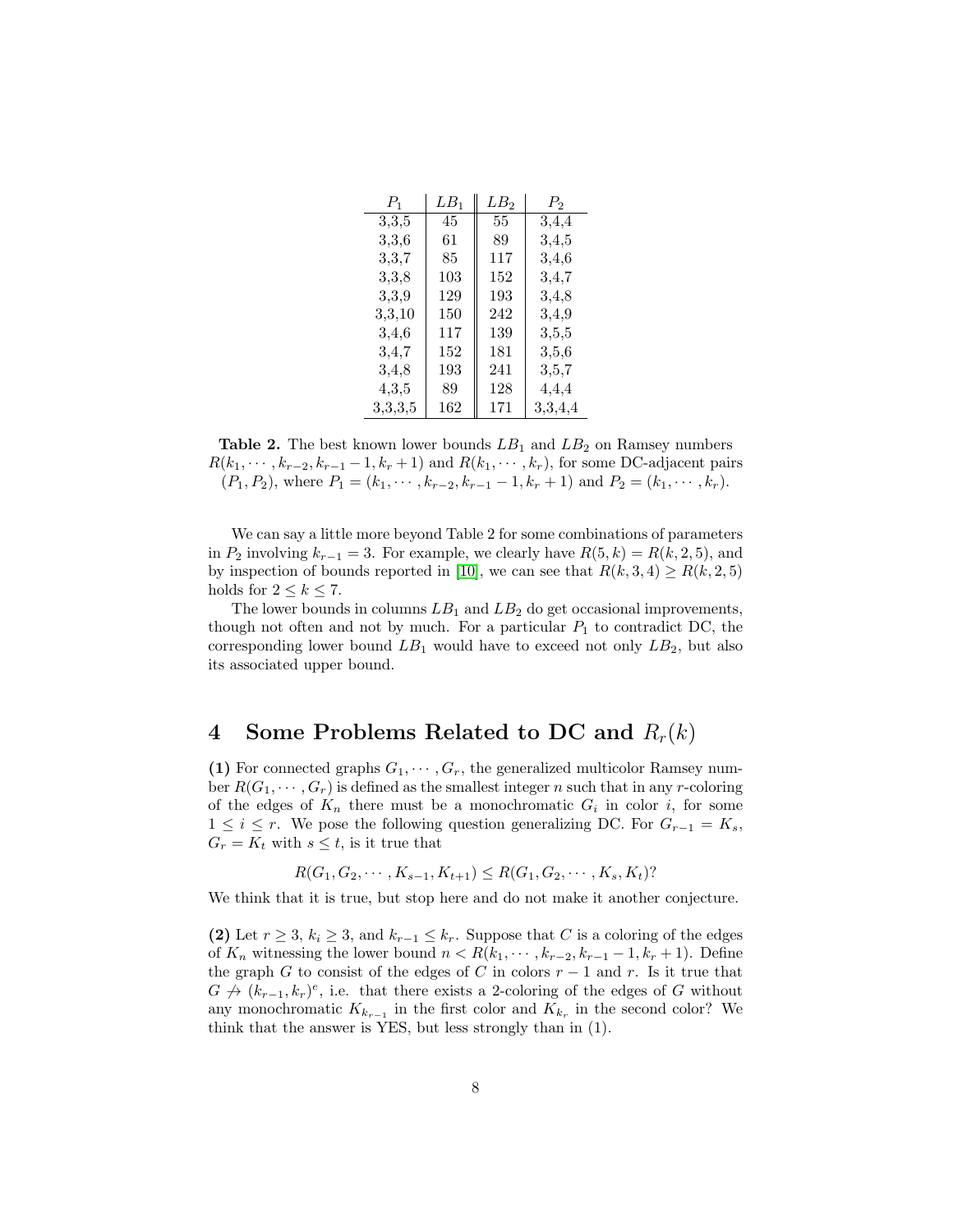(3) The Shannon capacity of a noisy channel modeled by graph G, often referred to as the Shannon capacity of  $G$ , is defined as the limit

$$
c(G) = \lim_{r \to \infty} \alpha(G^r)^{\frac{1}{r}},
$$

where  $\alpha(G^r)$  is the independence number of the strong r-th power of G. The capacity  $c(G)$  measures the efficiency of the best possible strategy when sending long words over a noisy channel modeled by G. It was studied extensively in information theory by many authors, including [\[2,](#page-9-4) [3\]](#page-9-5). In a very short 1971 paper, Erdős et al. [\[7\]](#page-10-10) proved that for each k there exists a graph G with  $\alpha(G) = k$  such that  $\alpha(G^r) + 1 = R_r(k+1)$ . This provides an implicit link between Shannon capacity and Ramsey numbers, and in particular to the problem of finiteness of the limit  $\lim_{r\to\infty} R_r(k)^{1/r}$ . We explored it further in [\[12\]](#page-10-4), where we proved that  $\lim_{n\to\infty} R_r(3)^{1/r}$  is the supremum of the Shannon capacity of complements of  $K_3$ -free graphs but it cannot be achieved by any finite graph power. In general, for any fixed integer  $k \geq 3$ , we have that  $\lim_{r\to\infty} R_r(k)^{1/r}$  is equal to the supremum of the Shannon capacity  $c(G)$  over all graphs G with independence number  $k - 1$ , but this supremum cannot be achieved by any finite graph power either.

### Acknowledgement

The work of the first and the third authors was partially supported by the National Natural Science Foundation award (11361008).

#### References

- <span id="page-9-1"></span>[1] H.L. Abbott, Some Problems in Combinatorial Analysis, Ph.D. thesis, University of Alberta, Edmonton, 1965.
- <span id="page-9-4"></span>[2] N. Alon and E. Lubetzky, The Shannon Capacity of a Graph and the Independence Numbers of Its Powers, IEEE Transactions on Information Theory, 52 (2006) 2172–2176.
- <span id="page-9-5"></span>[3] N. Alon and A. Orlitsky, Repeated Communication and Ramsey Graphs, IEEE Transactions on Information Theory, 41 (1995) 1276–1289.
- <span id="page-9-3"></span>[4] T. Bohman and P. Keevash, The early evolution of the H-free process, Inventiones Mathematicae, 181(2) (2010) 291–336.
- <span id="page-9-2"></span>[5] S.A. Burr, P. Erd˝os, R.J. Faudree and R.H. Schelp, On the Difference between Consecutive Ramsey Numbers, Utilitas Mathematica, 35 (1989) 115–118.
- <span id="page-9-0"></span>[6] F.R.K. Chung and C.M. Grinstead, A survey of bounds for classical Ramsey numbers, Journal of Graph Theory, 7(1) (1983) 25–37.